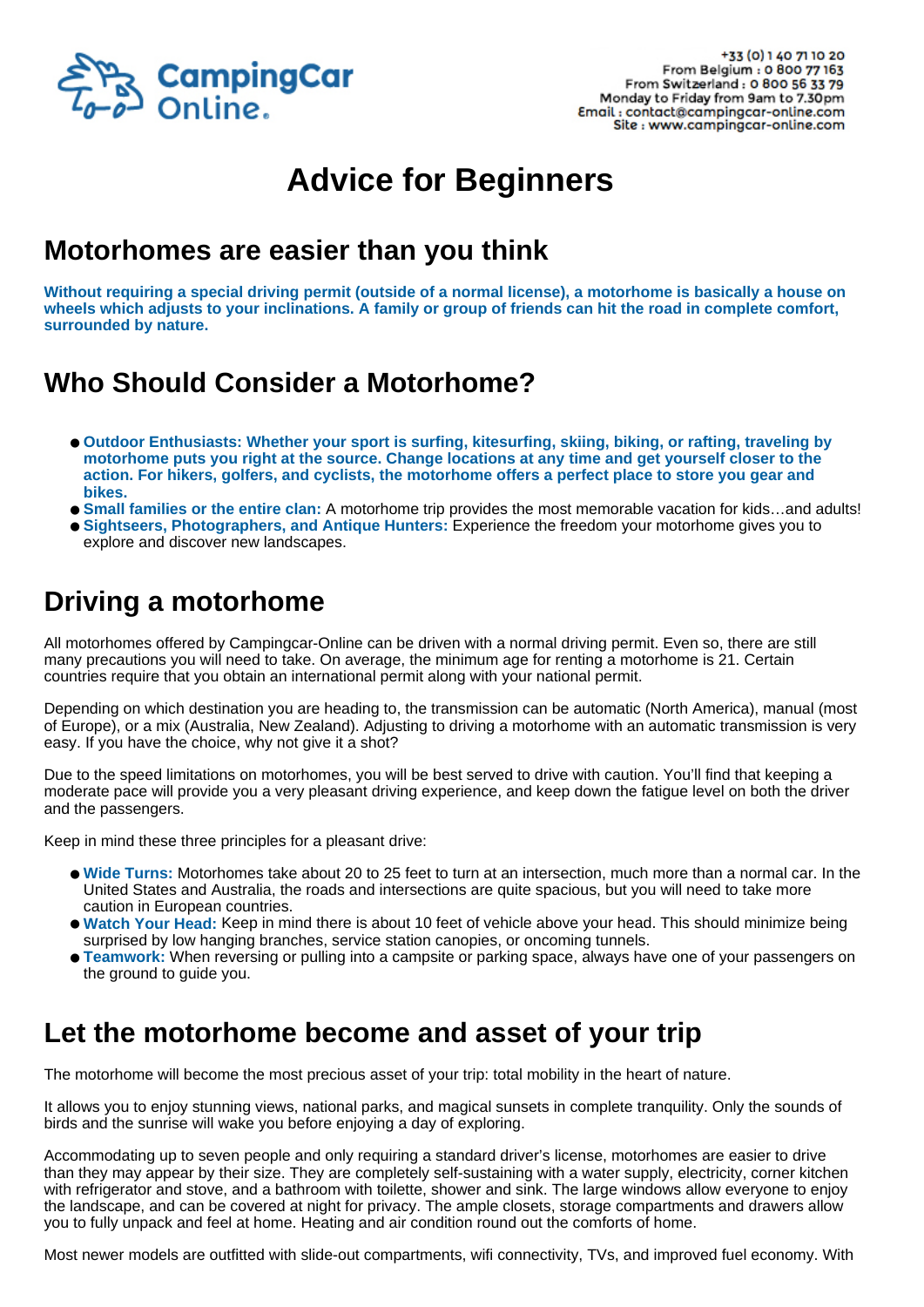the driver's cabin open to the main cabin, passengers and drivers can communicate easily. Some models are equipped with a separate back room as well.

A powerful engine and power steering ease the experience of driving a motorhome. After just a few minutes you will adjust to the size and feel at ease.

Before you depart for you trip, we will provide you with an instruction booklet for the equipment in your motorhome. On your first trip, the rental center will even provide a training class to help you get used to the vehicle.

The motorhome will become a loyal friend on you trip with family or friends. We have carefully selected our vehicles for their durability and age, up to date maintenance, and security.

#### **More freedom!**

You call the shots on your trip and set your own course. Our team is always here to assist you and give your our travel advice.

Just one quick glance at the weather and you can adjust your plans on the go. If you find yourself enjoying one stop, stay longer and don't worry about normal time constraints. Enjoy each day without the hassle of looking for hotels and repacking your suitcase each morning. Each day brings new inspiration to discover new regions and culture, to be surprised and meet new people.

Most of all, the motorhome allows you to experience and discover all of these things along with your family and friends. Each journey in a motorhome is unique.

For a more rugged motorhome experience, we offer a range of adapted 4wd vehicles and for a trip combining city-life and nature, we offer several campervans as well.

#### **Maximize your time on vacation and comfort of everyone on your trip !**

Traveling by motorhome combines the comforts of home with the freedom of the open road. Unlike traveling in a car, you have fridge to keep cold drinks and a toilette to keep the trip going, and a kitchen to make home cooked meals.

When you aren't changing hotels every night, you only have to unpack one time for the whole trip! Store your bikes, golf clubs, fishing poles, and other equipment in the storage areas and we provide the dishes, linens and camping chairs without forgetting the safety elements of the Australian Outback.

For children a motorhome is like a mini house where they can feel at home. With babies, it allows for you to respect the rhythm of their day and find a quiet place for them to relax while on the road. Motorhomes make it easy to travel with children, as they are safely buckled into their car seat, ready to hit the road with you.

#### **Explore the world in harmony with nature**

Exploring another country and culture is a dream of every generation. Benefit from meeting the locals of the country you visit, an increasingly precious part of any vacation. In the evenings around the barbecue, in an American National Park, or in the Australian Outback, meet like-minded travelers with a passion for nature and the outdoors.

While traveling by motorhome, get advice from other travelers you meet along the way. It's the best way to enjoy a vacation off the beaten trail. In our young travelers, it also helps instill an idea of conservation of precious water and electricity, decreasing our amount of waste, and leaving nature the way we found it for others to enjoy.

#### **How do I chose the right motorhome for my trip?**

The length of trip, the number of travellers and ages, and the choise of what types of beds you would like will influence your choice of motorhome. Taking into account the season and the climate of your destination is also important. We're here to help you make the right choice.

Always think big. Changing the dining area into a bed every night can affect the enjoyment of passengers both young and old, and not needing to will save you the daily hassle. Pay attention to the size of the beds in your model, rarely can 6 adults fit comfortably in one motorhome.

Keep in mind that each company chooses its motorhomes to coincide with the size of roads and type of camping available. Of course you will find larger vehicles in the United States than you will in Ireland, but just because it is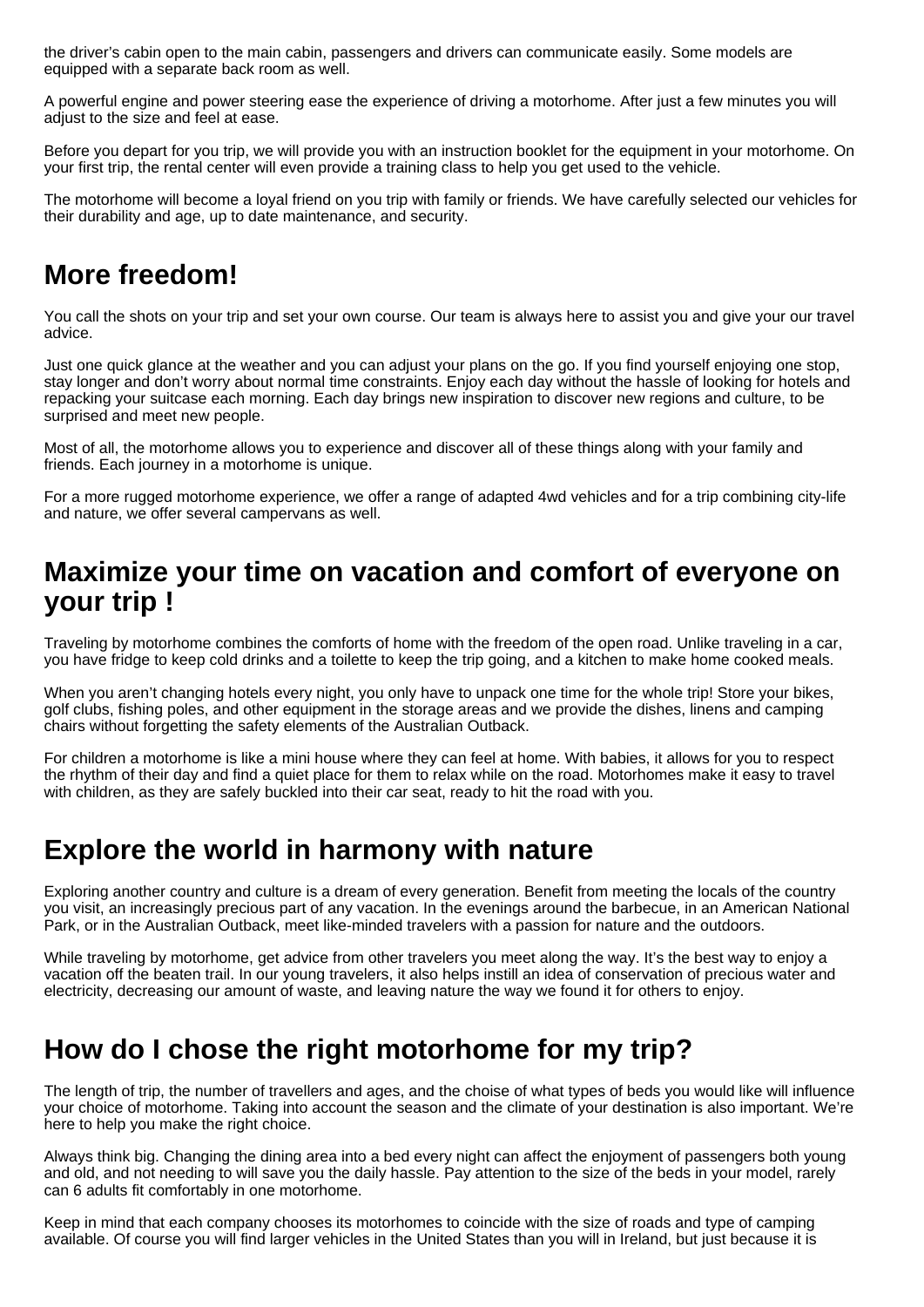larger, by no means is it more difficult to drive!

Also know that our vehicles are selected for their durability and reliability. Check with us to see what other travelers like yourself thought of each model.

#### **Water systems**

Your motorhome will be fitted with storage tanks for fresh and waste water. If you camp in locations where a water hook-up is not available, be sure to use your water wisely. Refill your water tank every 2-3 days at campgrounds, RV terminals, or service stations, and make sure to empty your waste tank as well.

You can check the level of each of your reservoirs on the dash panel, but keep in mind they are not always 100% accurate.

Many campsites along your trip will offer refilling and dumping stations. You will also find other facilities, such as service stations and RV terminals in certain countries. In the USA, there are dumping stations for getting rid of your waste water. You can find one almost anywhere.

Depending on which country you are heading to, we have more specific advice on each country's page.

## **Electrical systems**

There are many devices in your motorhome that are powered by electricity. When you are conntected to an electric hook-up at a campsite or a service station, it's as simple as the electricity in your house. Go to each country's page to get specifics on how the electricity works in that country. While you're on the road, these devices will be powered by the auxiliary battery, which is charged by the running engine.

When you are stopped and not hooked up to electricity, you will use the onboard generator (available on all USA motorhomes, and large motorhomes in Canada) to create electricity for the motorhome. Even the most demanding appliances like micro-waves and air conditioning can be run off the generator. Most campsites have time limits of when you can use the generator, due to noise, and there will usually be a small fee per hour of usage when you return the motorhome. Because of the services provided at most campsites, it is not inconvenient at all to have a motorhome without a generator.

#### **Gas systems**

For European motorhomes, the folliwing appliances are powered by the onboard propane supply (one or two 13 Kg bottles): stove, heater, water heater, and fridge. These are powered by 3-way, and depending on the country, you can get the bottles refilled.

New Zealand and Australia also use propane to power the stove, water heater, and heater (just for New Zealand). In Canada and the United States, the LP gas reservoir can be refilled at most service stations and campgrounds, and powers the stove, water heater, and fridge (2-way).

### **Why chose to stay in campgrounds?**

#### **1) Full comfort to use all of the devices in your motorhome**

For most campsites, you can use the water and electrical hook-ups without limitation. You can also look for campsites that have a waste water hookup, to empty your waste-water tank. In Canada, this is called "three services" and in the USA it is called "full hook-ups".

#### **2) Household and recreational amenities**

Many campsites, except for those in national parks, state parks or monument parks, offer such amenities as laundry, supermarkets, bike rentals and excursion planning. The storage capacity of motorhomes can be limited, especially when traveling with a large family, so it is always handy to find stops where you can get a little laundry done.

You can also find campsites with such amenities as swimming pools, tennis courts, hand ball courts, or even golf courses. Some even offer Wifi as well. For campgrounds that are close to cities, there is often a shuttle to take you in to the city center.